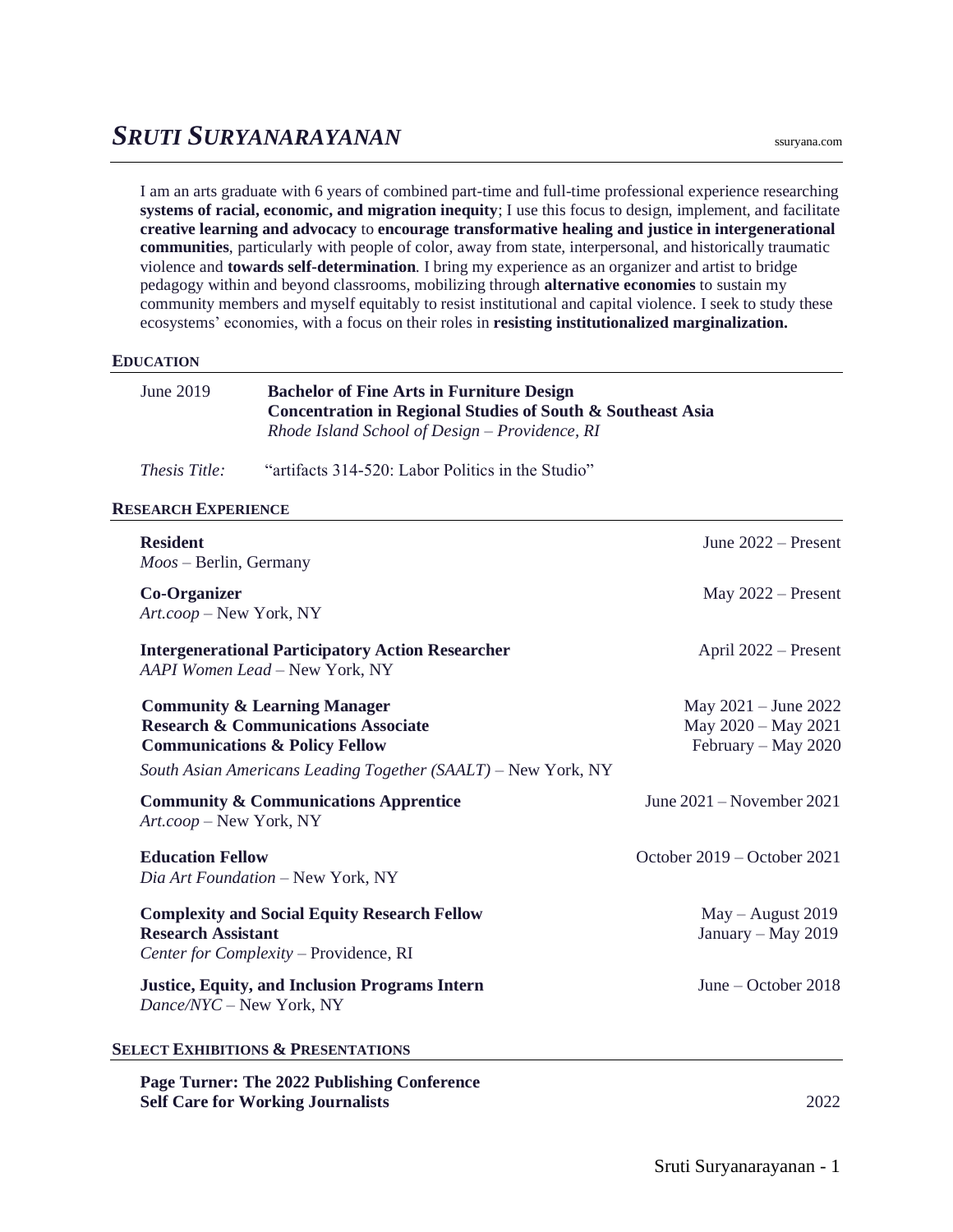| Asian American Writers Workshop (AAWW)<br>Panelist                                                                                                                                                |            |
|---------------------------------------------------------------------------------------------------------------------------------------------------------------------------------------------------|------------|
| And Still We Rise: Centering Asian American Pacific Islander (AAPI) Voices<br><b>CSU Channel Islands</b><br>Panelist                                                                              | 2022       |
| <b>Story Circle: Intergenerational Care in the South Asian Diaspora</b><br>Wellesley College, Wellesley Association for South Asian Cultures<br>Co-Facilitator                                    | 2021       |
| Centering Race and Structural Racism in Immigration Policy Research: Considerations and<br><b>Lessons from the Field</b><br><b>Urban Institute</b><br>Presenter, Reviewer                         | 2021       |
| <b>PROCESS: 20 Years Since</b><br>Judson Memorial Church, Washington Square Park, 20yearssince.com<br>Curator, Organizer, Administrator                                                           | 2021       |
| Tea Party to T(r)Averse<br>Dia Art Foundation, NLA Gallery<br>Organizer, Designer                                                                                                                 | 2021       |
| And Still We Rise: Centering Asian American Pacific Islander (AAPI) Voices<br><b>CSU Channel Islands</b><br>Panelist                                                                              | 2021       |
| Earth Bound: A Series on Land, Labor, and Migrant Rights<br>South Asian Americans Leading Together (SAALT), HEAL Food Alliance, Climate Justice<br>Alliance<br>Organizer, Designer, Administrator | 2020, 2021 |
| In the Round - The Future of Food<br>Center for Complexity, PopTech<br>Presenter, Organizer, Researcher, Reviewer                                                                                 | 2019       |
| <b>Movers &amp; Shakers</b><br><b>Woods Gerry Gallery</b><br><b>Exhibiting Artist</b>                                                                                                             | 2019       |
| <b>Chair Show</b><br>Rhode Island School of Design Museum, Gelman Gallery<br><b>Exhibiting Artist</b>                                                                                             | 2019       |
| In the Mood for Love<br>Rhode Island School of Design Museum, Gelman Gallery<br><b>Exhibiting Artist</b>                                                                                          | 2018, 2019 |
| The Asian Migration: Movement Within & Outside<br>Brown University Leung Gallery<br><b>Exhibiting Artist</b>                                                                                      | 2018       |
| <b>PUBLICATIONS</b>                                                                                                                                                                               |            |

**Spirits and Logistics: How Grantmakers, Universities, and Arts Institutions Start Working with the BIPOC-Led Cooperative Movement to Build the Future of Art Education** Dec. 2021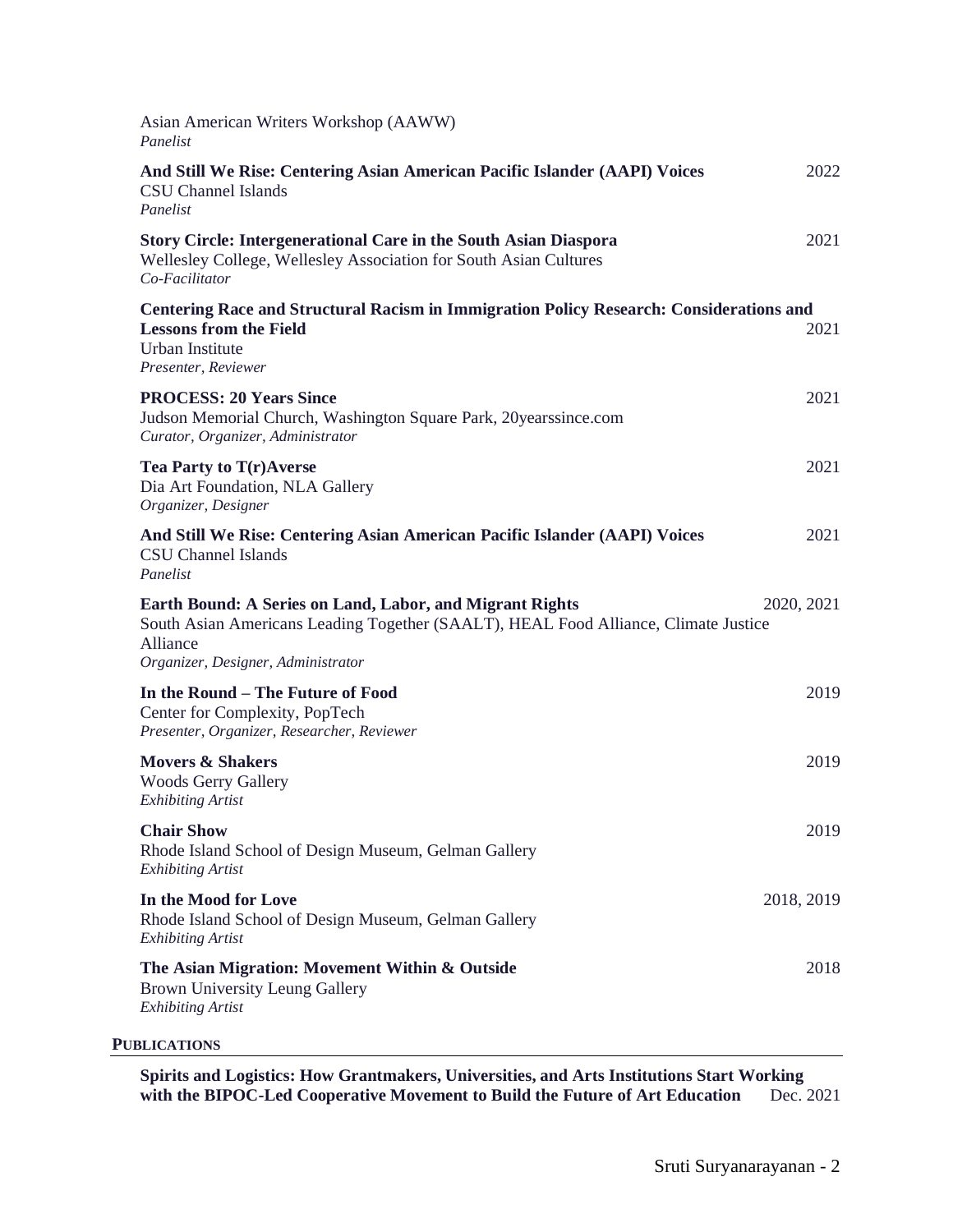| The Center for Cultural Innovation (CCI)<br>With Caroline Woolard, Dan Taeyoung, Eric Triantafillou, Jonathan Lee and Luana Marques Soares.                                                                               |           |  |
|---------------------------------------------------------------------------------------------------------------------------------------------------------------------------------------------------------------------------|-----------|--|
| By Any Means Necessary: Volume 3, Issue 3<br>Center for Ideas, Equity, and Transformative Change<br>With Lakshmi Sridaran and Simran Noor.                                                                                | Aug. 2021 |  |
| <b>Asian American Policy Review, Volume 31</b><br>Harvard Kennedy School<br>With Lakshmi Sridaran, Mahnoor Hussain, and Sophia Qureshi.                                                                                   | Apr. 2021 |  |
| Unequal Consequences: The Disparate Impact of COVID-19 Across South Asian American<br><b>Communities</b><br>South Asian Americans Leading Together (SAALT)<br>With Lakshmi Sridaran, Mahnoor Hussain, and Sophia Qureshi. | Sep. 2020 |  |
| On Reparative Justice & Expanding on "Social Equity and Inclusion" at the Center for<br><b>Complexity</b><br>Rhode Island School of Design (RISD)<br>Designed by Maddie Woods.                                            | Aug. 2019 |  |
| <b>LEARNING &amp; DEVELOPMENT</b>                                                                                                                                                                                         |           |  |
| The Non-Profit Industrial Complex: Between the Market and the State<br>Brooklyn Institute for Social Research, Nara Roberta Silva<br><b>Participating Student</b>                                                         | 2022      |  |
| Development and Underdevelopment: Political Economy and Colonialism<br>Brooklyn Institute for Social Research, Lygia Sabbag Fares<br><b>Participating Student</b>                                                         | 2022      |  |
| <b>Minority Rights Advocacy Toolkit Online Course</b><br>Minority Rights Group International<br><b>Participating Student</b>                                                                                              | 2021      |  |
| <b>Anti-Monopoly &amp; Regulated Industries Summer Academy</b><br>Law and Political Economy (LPE) Project<br><b>Participating Student</b>                                                                                 | 2021      |  |
| Writing in the Time of COVID<br><b>Asian American Writers Workshop</b><br>Participating Writer                                                                                                                            | 2021      |  |
| <b>RECOGNITION &amp; AWARDS</b>                                                                                                                                                                                           |           |  |
| <b>Steven Mendelson Award for Community Service</b><br>Rhode Island School of Design and Steven Mendelson                                                                                                                 | 2019      |  |
| <b>Leadership Legacy Award</b><br>Rhode Island School of Design Office of Student Affairs                                                                                                                                 | 2019      |  |
| <b>Textron Charitable Trust Summer Fellowship Award</b><br><b>Textron Charitable Trust</b>                                                                                                                                | 2017      |  |
| <b>Leadership and Community Engagement Fellowship Award</b><br>Rhode Island School of Design Center for Student Involvement                                                                                               | 2016      |  |